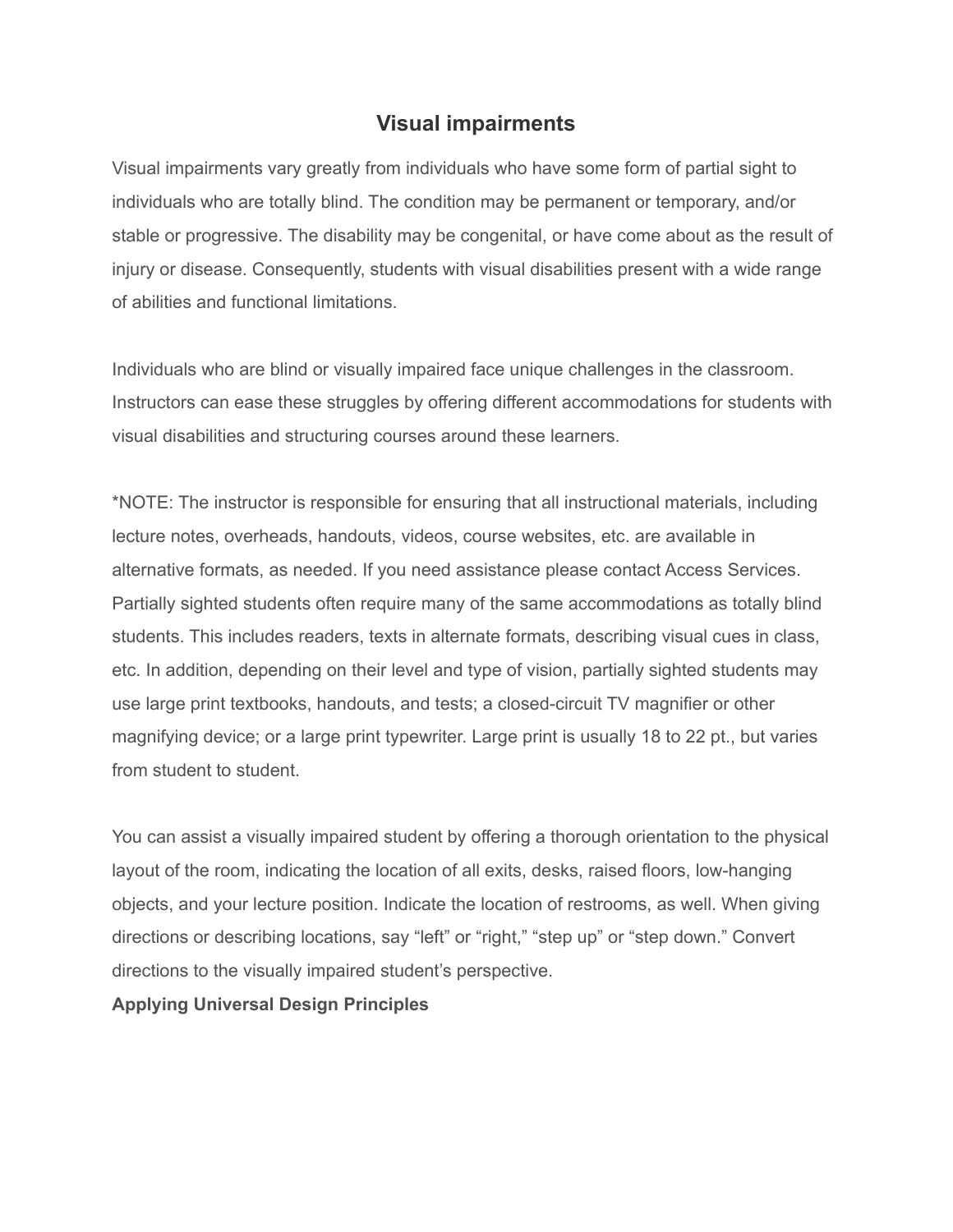- Determine which textbooks are course requirements as soon as possible, and share this information with the campus bookstore. It can take up to 60 days to locate or arrange for alternative text formats.
- Have copies of the syllabus and reading assignments ready prior to the beginning of classes to assist with converting materials into alternate formats.
- Double-space all materials and choose a clear, easy to read font.
- Be flexible with deadlines if assignments are delayed by the document conversion process.
- Pace the presentation of material so that when referring to a textbook or handout, students have time to find the information.
- Convey in spoken word what is written on the board or presented on overheads and in handouts.
- Encourage students to identify themselves when engaging in course discussions.
- When using Power Points for lectures, read the headings out loud to indicate where in the presentation the class is.

## **Typical Accommodations for students with visual impairments**

- Alternative print formats
- Preferential seating in the front of the room
- Magnification devices
- Adjustments in lighting, or additional lighting
- Adaptive computer equipment
- Text conversion
- Recorded lectures
- Lab or library assistants
- Note-takers
- Exam modifications:
	- Extended time